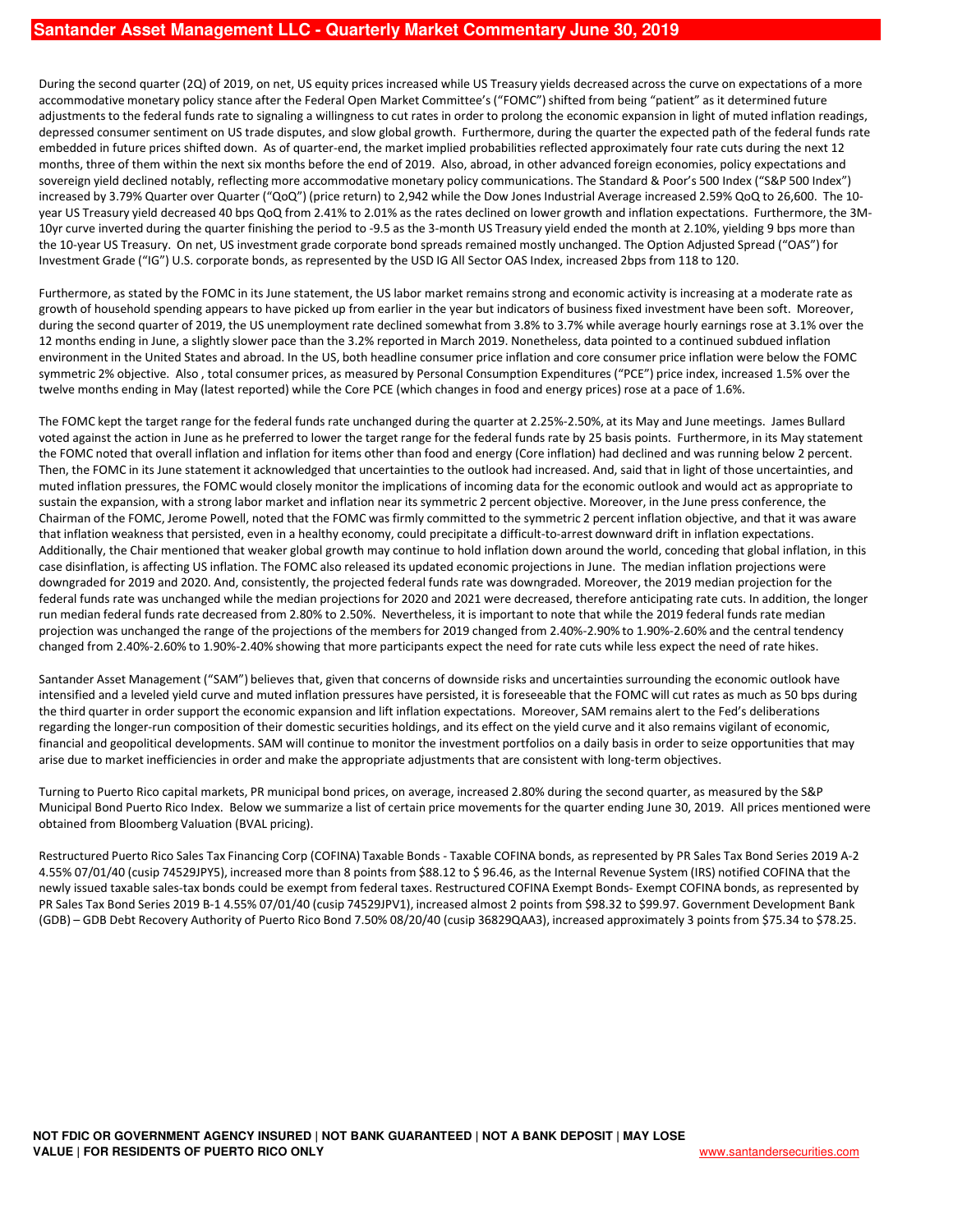## The following is a brief summary of the events that shaped Puerto Rico markets during the quarter ended June 30, 2019:

During the quarter, Puerto Rico received a lot of attention from bond markets participants due to recurrent headlines relating to pending debtrestructuring deals, including the restructurings of the Puerto Rico Electric Power Authority (PREPA) and General Obligation (GO) bonds, the COFINA IRS tax-exemption ruling and exchange offer, and the decision of the Supreme Court to review the Appointment Clause Case, among other.

Early on April, the Puerto Rico Financial Oversight and Management Board (FOMB) filed a motion in the federal court that seeks to claw back some principal and interest payments made on certain GO, Puerto Rico Public Building Authority (PBA), and Puerto Rico Employee Retirement System (ERS) bonds. The motion looks to address whether some of these bonds, particularly bonds issued in 2012 and 2014, were issued in excess of the debt limits established by the Constitution. If the specific series of bonds cited in the motion are ruled invalid, the Commonwealth is expected to pursue avoidance and recovery of payments that were made in the four-year lookback period prior to the commencement of the Title III cases of the Puerto Rico Oversight, Management, and Economic Stability Act (PROMESA).

On May, the Puerto Rico Fiscal Agency and Financial Advisory Authority (AAFAF) announced that it had reached an agreement with Assured Guaranty and a group of unsecured bondholders of PREPA to exchange more than \$8 billion of the public agency bonds at 67.50 cents per dollar for the Tranche A bonds and at 10 cents on the dollar for the Tranche B bonds. According to the restructuring agreement, the plan is expected to save PREPA about \$3 billion in debt service payments, and would reduce the debt of PREPA by up to 32.50%. Payments on the new bonds will be backed by a fixed "transition charge" charged to customers. The agreement appears to have the support of nearly 72% of the bondholders, 5% percent more than required to be approved. Furthermore, for the deal to be finalized the Plan Support Agreement (PSA) must be ratified by the US District Court, which is expected to review it on September 11, 2019.

Furthermore, the FOMB decided to include the 78 municipalities as covered entities. They will begin with a pilot program by requiring fiscal plans and budgets from 10 of those municipalities as well as from the Puerto Rico Municipal Revenue Collection Center (CRIM) that collects municipal property taxes. The FOMB expects to help the municipalities implement measures to reduce spending, increase a tax collection rate from 68% to 85%, hire more property appraisers and reduce the number of property exemptions, among other things. The municipalities included in the program were Aibonito, Barranquitas, Camuy, Cidra, Comerío, Isabela, Orocovis, Quebradillas, San Sebastián, and Villalba.

Then, on June 12, the FOMB reached a potential agreement with the Official Committee of Retired Employees which the board members deem would provide stability to the pension payments of the public employees. If the agreement takes place, retirees with monthly benefits below \$1,200 will not see a reduction in their pension while retirees who receive more than \$1,200 will have a maximum reduction of 8.5% in their retirement payments. A few days later, on June 16, the FOMB published a memorandum stating that it entered into a PSA with a group of investors holding nearly \$3 billion of GO and PBA securities. The agreement provides a framework for a plan that would reduce the liabilities by approximately \$23 billion from the \$35 billion worth of claims against the Commonwealth. In general, the PSA offers creditors a blended recovery of between 35 to 42 cents on the dollar if bondholders sign the PSA and cease litigation. The proposal offers a baseline recovery rate of approximately 64 cents on the dollar for the vintage GO bondholders (bonds issued prior to 2012) and approximately 73 cents on the dollar for the vintage PBA bondholders (bonds issued prior to 2012). Meanwhile, owners of GOs issued in 2012 are offered approximately 45 cents and on the dollar the holders of the GO issued in 2014 are offered approximately 35 cents on the dollar while PBA issued in 2012 are offered approximately 23 cents on the dollar. If the PSA is approved by the eligible bondholders and Judge Swain, as proposed, the FOMB foresees that the Commonwealth would have a maximum annual debt service (including COFINA) of \$1.5 billion, down from \$4.2 billion.

In addition, in mid-June, the Internal Revenues Service (IRS) notified COFINA that it would permit COFINA to offer to exchange the newly issued taxable sales-tax bonds, which include the \$3.59 billion of Series 2019 A-2 bonds and the \$45.57 million of Series 2019 B-2 bonds, for tax-exempt bonds pursuant to the Tax Exemption Implementation Agreement. Accordingly, COFINA launched an exchange offer to eligible bondholders offering them the opportunity to exchange these securities for ones that are tax-exempt with yields that are 0.25 percentage points lower than the current (restructured) bonds. In other words, investors who decide to exchange their eligible taxable bonds would receive federal tax-exempt bonds with the same principal amount, maturity and payment rank as the taxable security but will be paid a lower coupon during the remaining life of the bond. Moreover, market participants reacted positively to the announcement and the price of taxable securities increased by nearly 8 points, reducing the price gap between taxable and exempt securities.

On June 20, the U.S. Supreme Court, the nation's highest court, said it agreed to review the U.S. Court of Appeals for the First Circuit decision related to the FOMB Board Appointment Clause. In addition, the Supreme Court will decide whether the Boards' prior actions will be voided, which could include reverting materialized debt restructurings, including COFINA and GDB, and disrupt preliminary agreements with GO, PREPA, ERS and PBA bondholders. Back in February 2019, the U.S. Court of Appeals for the First Circuit overturned Judge Swain's verdict concerning to the FOMB Board's election process, specifically her judgment that the FOMB Board is inherently an entity of the commonwealth government, and therefore, its directors do not need confirmation from the U.S. Senate. Instead, the Appeals Court ruled that the provision of the federal law that allowed members of the FOMB Board to be appointed by the U.S President without being confirmed by the Senate was unconstitutional. That said, the magistrates decided to preserve all previous decisions made by the FOMB Board. Moreover, the Supreme Court is expected to handle the case on a fast-track basis, scheduling to hear the arguments on the second week of October 2019.